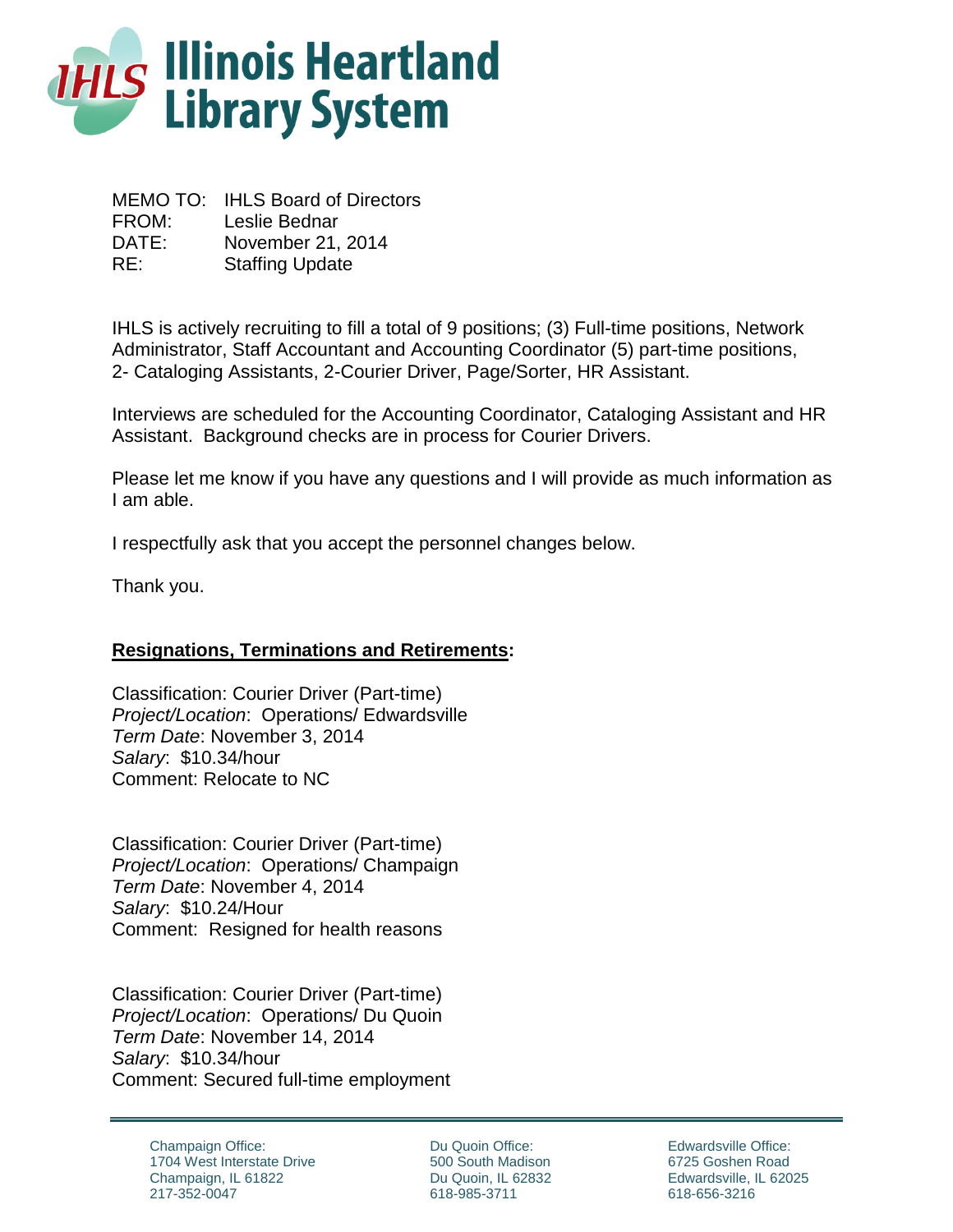

# **Resignations, Terminations and Retirements:**

Classification: AP Coordinator (Full-time) *Project/Location*: General Fund/ Edwardsville *Term Date*: November 17, 2014 *Salary*: \$41,199.00 Annual Comment: Resigned unexpectedly

Classification: Courier Driver (Full-time) *Project/Location*: Operations/ Champaign *Term Date*: November 30, 2014 *Salary*: \$10.34/hour Comment: Retired

### **New Hires:**

Classification: Operations Relief (Part-time) *Project/Location*: Operations/ Du Quoin *Start Date*: November 3, 2014 *Salary*: \$10.24 Hour

Classification: Courier Driver (Part-time) *Project/Location*: Operations/ Du Quoin *Start Date*: November 10, 2014 *Salary*: \$10.24 Hour

### **Promotions/Change in Position:**

Previous Classification: SHARE Manaer (Full-time) Current Classification: SHARE Director (Full-time) *Project/Location*: SHARE/ Du Quoin *Salary*: \$67,088.95/Annual Comment: Funding for the administrative responsibilities of this position is available in the ERead Illinois Grant.

Champaign Office: 1704 West Interstate Drive Champaign, IL 61822 217-352-0047

Du Quoin Office: 500 South Madison Du Quoin, IL 62832 618-985-3711

Edwardsville Office: 6725 Goshen Road Edwardsville, IL 62025 618-656-3216